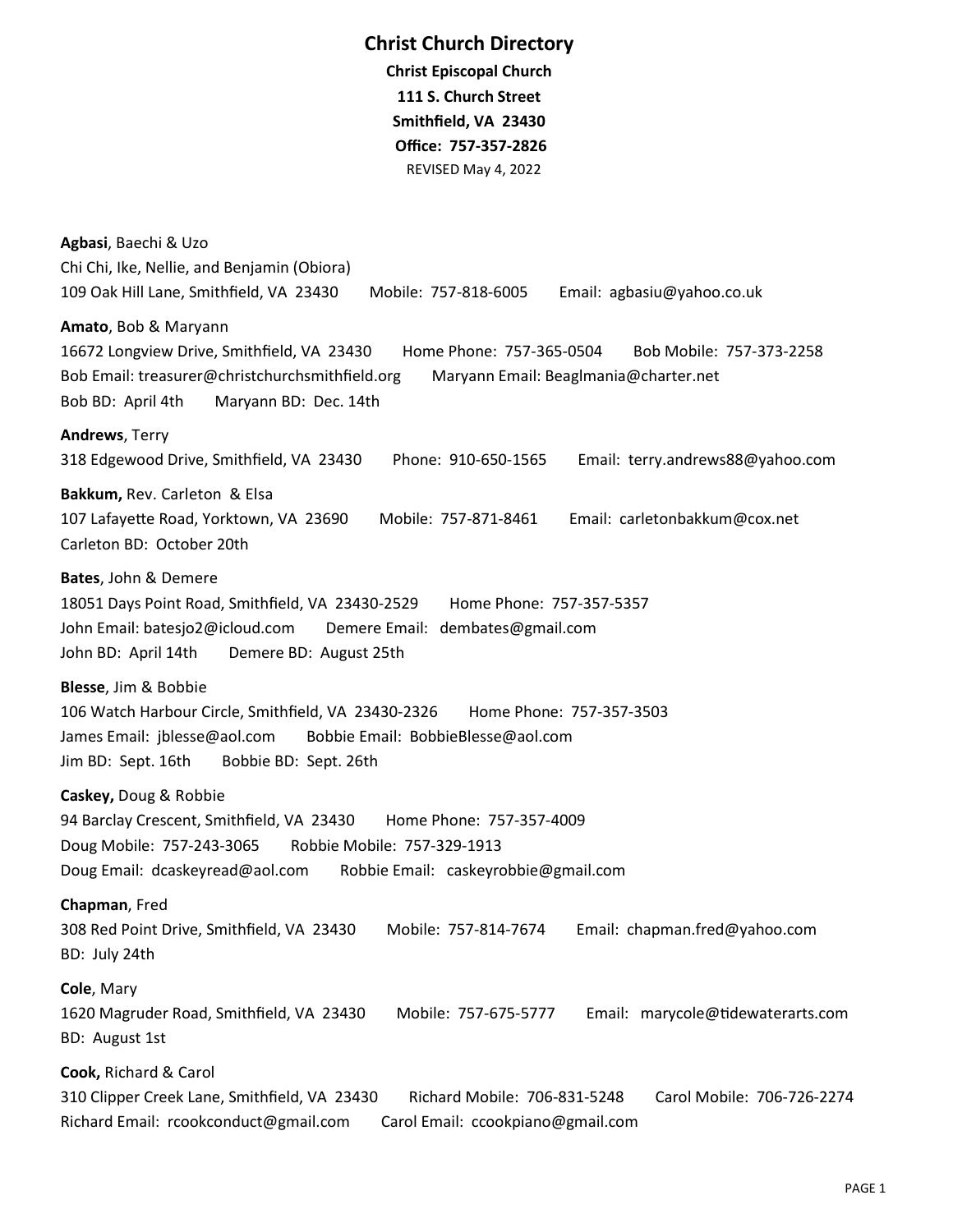**Cooper**, Susan 498-B Moonefield Drive, Smithfield, VA 23430 Mobile: 757-810-2797 Email: szncooper@gmail.com BD: Oct. 10th **Cutler**, Judy P. O. Box 107, Carrollton, VA 23314-0107 Home Phone: 757-357-5133 Mobile: 757-650-8875 Email: cutlerjudy@hotmail.com BD: March 24th **Dubinsky**, Bob & Betty 205 Wainwright Drive, Smithfield, VA 23430-1445 Home Phone: 757-357-6496 Betty Email: esdubi@hotmail.com Bob BD: June 24th Betty BD: March 24th Michael BD: Jan. 30th Mandy BD: Nov. 8th **Egan**, Bill & Betsy 205 Clipper Creek Lane, Smithfield, VA 23430-5634 Home Phone: 757-357-3840 Bill Email: bill.egan2@gmail.com Betsy Email: betsy.egan2@gmail.com Bill BD: Oct. 14th Betsy BD: June 1st **Faleski**, Stephanie and Stephen 226 Institute Street, Smithfield, VA 23430 Mobile: 610-360-7623 Email: sfaleski@charter.net **Gambacorta,** Mike & Letty 111 Commodore Lane, Smithfield, VA 23430 Home Phone: 757-357-0447 Mike Email: gambyspirit@gmail.com Letty Email: LettyG@aol.com Mike BD: April 21st Letty BD: Jan. 13th **Gill**, Bud 172 Talbot Drive, Smithfield, VA 23430-1731 Home Phone: 757-357-2079 Bud BD: June 7th **Goodwyn, Jr.**, Ricky 13190 Doggett Lane, Carrollton, VA 23314 Mobile: 757-371-4903 Email: rickygoodwyn@live.com **Greenhalgh**, Stuart & Diane Aleksa 116 Dover Court, Smithfield, VA 23430-6145 Home Phone: 757-357-0538 Email: dzginva@aol.com Diane BD: April 4th Aleksa BD: July 7th **Gregory,** Aaron 311 Loblolly Court, Suffolk, VA 23435 Home Phone: 757-869-3089 Email: ajgregory1228@gmail.com **Griffin,** Joan 201 N. Church Street, Smithfield, VA 23430 Home Phone: 757-365-9595 Email: jbgriff59@gmail.com **Ham,** Steve & Anne 20188 Harbour Ridge, Smithfield, VA 23430 Home Phone: 757-356-1701 Email: anham@charter.net **Harper**, Lee & Tammy 1853 Oyster Bay Lane, Suffolk, VA 23436-1235 Lee Mobile: 410-340-3464 Tammy Mobile: 757-291-4518 Lee Email: leeharperVA@yahoo.com Tammy Email: Finelines@charter.net Lee BD: July 2nd Tammy BD: Sept. 28th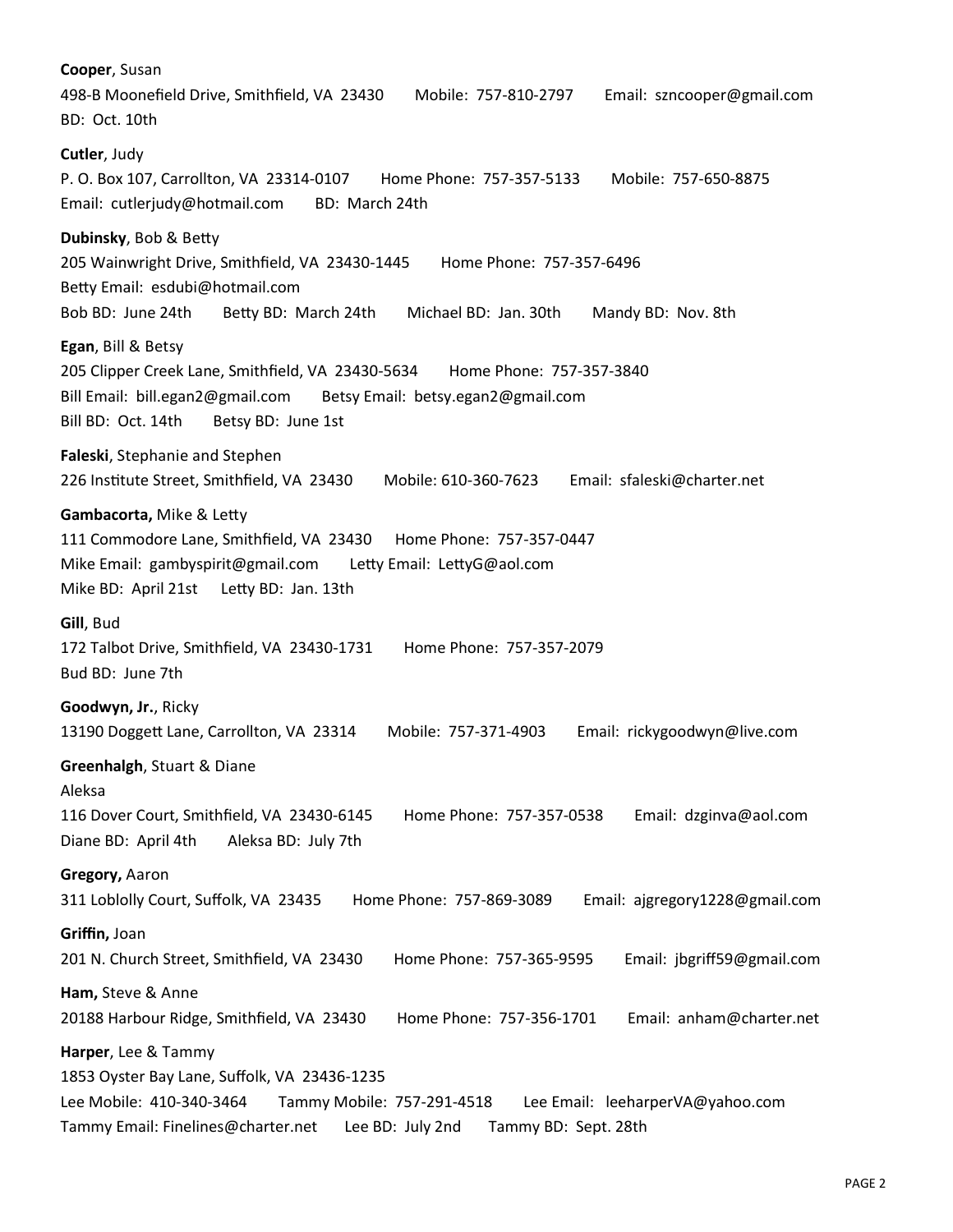**Harris**, Beth 13452 Lakeside Circle, Smithfield, VA 23430 Mobile: 757-377-9799 Email: harris.spirit60@gmail.com BD: Dec. 4th **Holloway,** Gordon & Deborah Fitz and Clayton 205 South Church Street, Smithfield, VA 23430 Gordon Mobile: 757-955-0137 Deborah Mobile: 540-604-1907 Gordon Email: gholloway@farmerserv.com Deborah Email: Dandgholloway@gmail.com Gordon BD: April 29th Deborah BD: April 25th Fitz BD: Feb. 7th Clayton BD: May 30th **Jones**, Tim & April 54 Riverside Drive, Smithfield, VA 23430 Tim Mobile: 757-404-6603 April Mobile: 757-404-6602 Email: noreasterkayaking@yahoo.com Tim BD: March 22nd April BD: April 29th **Kirk**, JoAnn 105 N. James Landing Court, Smithfield, VA 23430-2325 Home Phone: 757-357-9422 JoAnn Email: jo.kirk8@aol.com JoAnn BD: Feb. 21st **Leaman**, Eric & Leigh-Abbott Will and Julian 111 Thomas Street, Smithfield, VA 23430 Eric Mobile: 973-580-2662 Leigh Mobile: 973-723-5057 Eric Email: eleaman4@gmail.com Leigh Email: leighabbott707@gmail.com Eric BD: Dec. 2nd Leigh BD: July 7th Will BD: Feb. 24th Julian BD: Jan. 15th **Lindner**, Max & Mary 105 Prestwick, Smithfield, VA 23430 Home Phone: 757-365-0054 Max Email: cmaxl.iii@gmail.com Mary Email: maryapl105@gmail.com Max BD: March 30th Mary BD: Dec. 24th **Lowry**, Peter & Angie 20259 Paleo Point Lane, Smithfield, VA 23430-5711 Peter Mobile: 757-630-8719 Peter Email: plowry819@gmail.com Peter BD: Oct. 24th Angie BD: June 12th **Massingill**, John & Heather Megan 20623 Creekside Drive, Smithfield, VA 23430 John Mobile: 757-353-5530 Heather Mobile: 757-951-3752 John Email: john21601@gmail.com Heather Email: hmassingill@gmail.com John BD: April 7th Heather BD: July 3rd Megan BD: May 5th **McGreevy**, Bob & Priscilla 11165 Park Place, Smithfield, VA 23430 Home Phone: 757-357-4719 Bob Mobile: 716-830-5797 Priscilla Mobile: 716-830-6820 Bob BD: March 24th Priscilla BD: Nov. 27th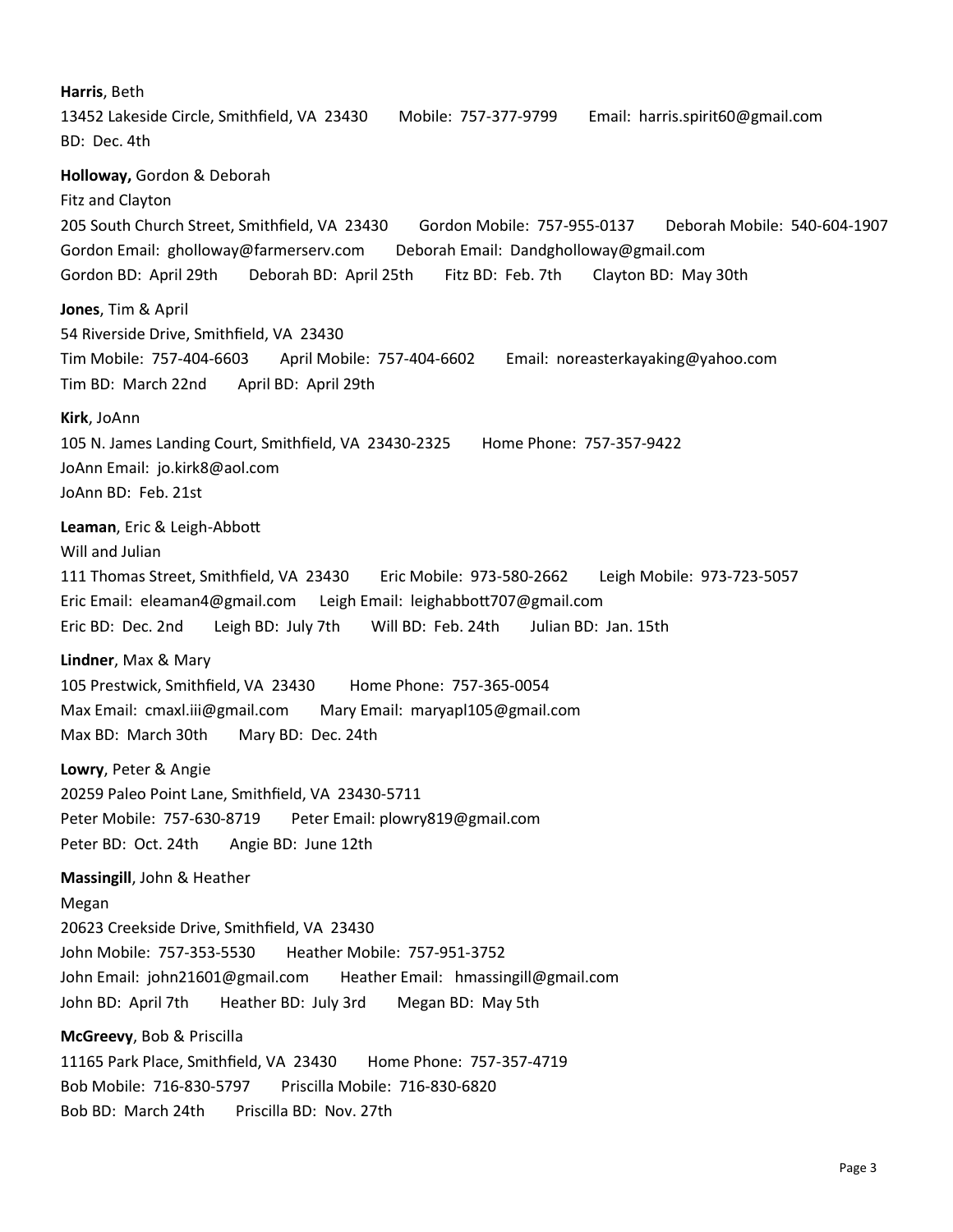**McLellan**, David & Ulrike Reina and Leah 813 Brewer Place, Smithfield, VA 23430 David Mobile: 757-746-2350 Ulrike Mobile: 757-746-4491 Email: umclellan@gmail.com David BD: Nov. 10th Ulrike BD: Sept. 15th Reina BD: Feb. 15th Leah BD: March 14th **Mikulas**, Martin & Joan Lee 20231 Harbour Ridge, Smithfield, VA 23430-5751 Home Phone: 757-356-1529 Martin Mobile: 880-0428 Joan Lee Mobile: 880-4416 Email: joanleemikulas@gmail.com Martin BD: March 26th Joan Lee BD: Jan. 17th **Mortimer**, Ed 20480 West Creek Place, Smithfield, VA 23430-8100 Home Phone: 757-356-0235 Email: ecmortimer@aol.com Ed BD: Dec. 1st **Odipo**, Walter, Dr. and **Mwayungu**, Rose 669 Westminster Reach, Smithfield, VA 23430 Rose Mobile: 757-390-0619 Email: rmwayungu@yahoo.com **Pacheco**, Pretlow Ashton Pacheco 4042 Sadler Drive, Suffolk, VA 23434 Phone: 757-577-6920 Email: pretlow.pacheco@gmail.com BD: Jan. 22nd **Pencola**, Annamaria 914 Wilson Road, Smithfield, VA 23430-1726 Home Phone: 757-357-6991 Mobile: 757-603-0498 Email: apencola@charter.net BD: Dec. 6th **Pencola,** Bel 10262 Center St., Rescue, VA 23424 Mailing: P. O. Box 215, Rescue, VA 23424 Home Phone: 757-365-0760 Email: bpencola270@gmail.com BD: Dec. 18th **Pencola,** Regina 382 Pagan Road, Smithfield, VA 23430 Home Phone: 757-357-2733 Email: permilier@yahoo.com **Peterson**, Curtiss & Suzanne 21187 Rescue Road, Rescue, VA 23424 Mailing: P. O. Box 88, Rescue, VA 23424 Home Phone: 757-357-0909 Curtiss Email: rsq@beldar.com Suzanne Email: suzanne10442@yahoo.com Curtiss BD: June 29th Suzanne BD: Oct. 4th **Pitt**, Donna Christie 110 Commodore Lane, Smithfield, VA 23430 Mobile: 757-813-0313 Email: Dgchristie826@aol.com **Plummer,** Sue Perry 20160 Harbour Rdg., Smithfield, VA 23430 Mobile: 757-681-0140 Email: suepp36@gmail.com BD: February 2nd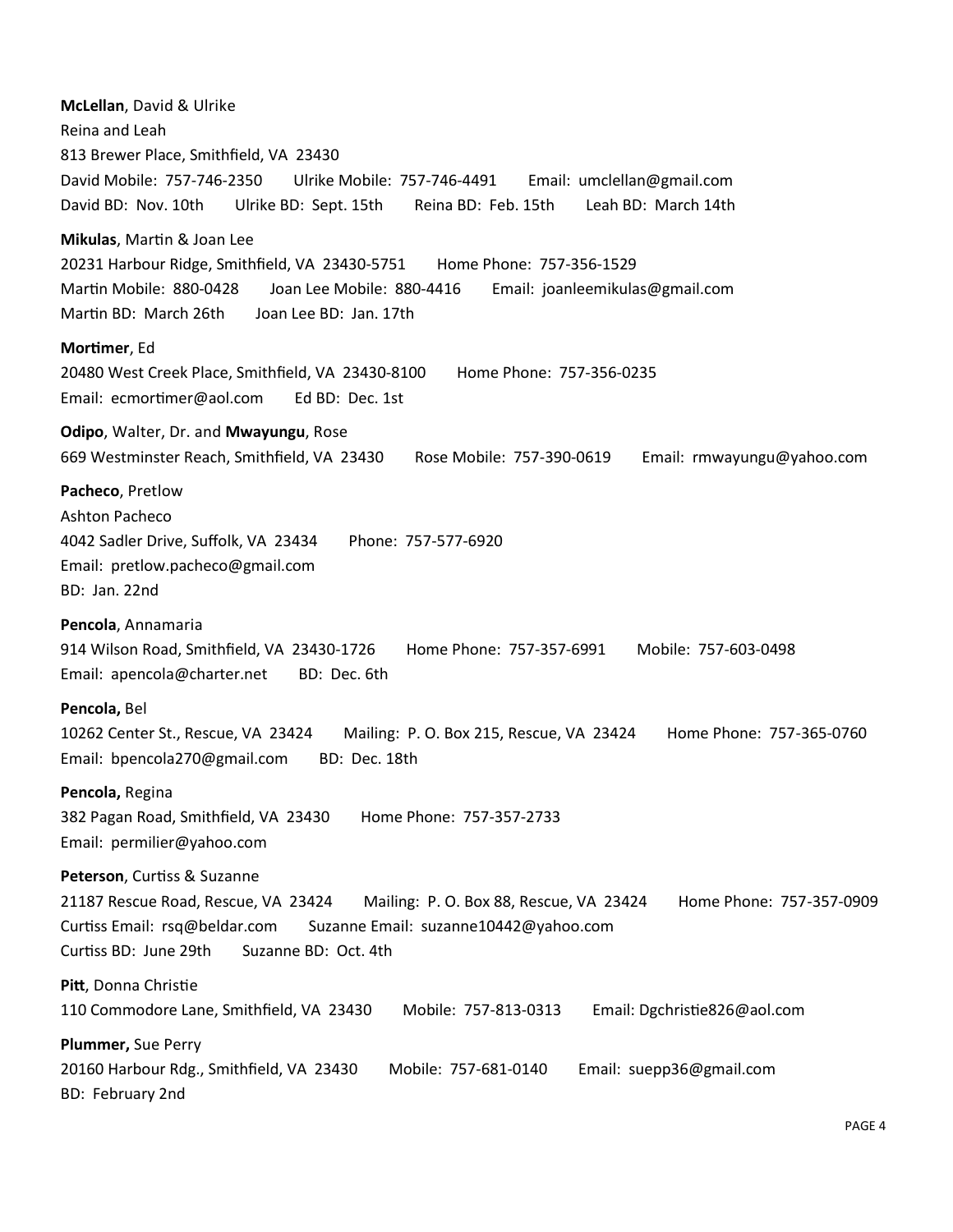**Powell**, Shaun and Wendy 310 Red Point Drive, Smithfield, VA 23430 Shaun Mobile: 757-354-7121 Wendy Mobile: 757-354-7122 **Raby**, The Rev'd. Edith 876 Sycamore Springs Court, Smithfield, VA 23430 Mobile: 757-605-8020 Email: egrhosanah@aol.com BD: Jan. 3rd **Stanton**, Fred and Donna 8560 Tormentors Lane, Smithfield, VA 23430-2671 Home Phone: 757-357-5879 Fred Mobile: 757-371-6437 Fred Email: f.stanton@charter.net Donna Mobile: 757-508-3648 Donna Email: smithfieldinteriors@charter.net Fred BD: March 12th Donna BD: Sept. 12th **Turner**, Tom & Liz P. O. Box 262, Battery Park, VA 23304 Email: smfdlawn@msn.com **Underwood**, Martha 876 Sycamore Springs Court, Smithfield, VA 23430 Mobile: 757-377-3147 Email: katmom1951@gmail.com BD: March 22nd **Warf,** Brooke Jim, Brandon, and Colton 22311 Charthouse Lane, Carrollton, VA 23314 Phone: 757-532-0629 Email: brookewarf331@gmail.com Brooke BD: Feb. 3rd Jim BD: Oct. 31st Brandon BD: Feb. 7th Colton BD: Sept. 17th **Webb**, Cory & Deborah Laudans House, 230 Institute Street, Smithfield, VA 23430 Cory Mobile: 757-332-2100 Deborah Mobile: 757-332-2101 Cory Email: cory88webb@yahoo.com Deborah Email: laudans1@aol.com Cory BD: March 20th Deborah BD: Dec. 3rd NOTE: Cory and Deb are back in Wales until sometime in 2022 **White**, Rosemarie 14478 Mill Swamp Road, Smithfield, VA 23430-3538 Home Phone: 757-357-4876 Rosemarie Email: crowhite@charter.net Rosemarie BD: Sept. 12th **Willis**, Wayne & Joanne 108 Watch Harbour Circle, Smithfield, VA 23430-2326 Home Phone: 757-357-9710 Wayne Email: w.willis@charter.net Joanne Email: jowillis2020@gmail.com Wayne BD: May 19th Joanne BD: August 5th **Wyrick**, Bill & Anita 108 N. James Landing Court, Smithfield, VA 23430-2325 Home Phone: 757-357-0885 Email: wwyrick0885@charter.net Bill BD: March 9th Anita BD: Feb. 1st